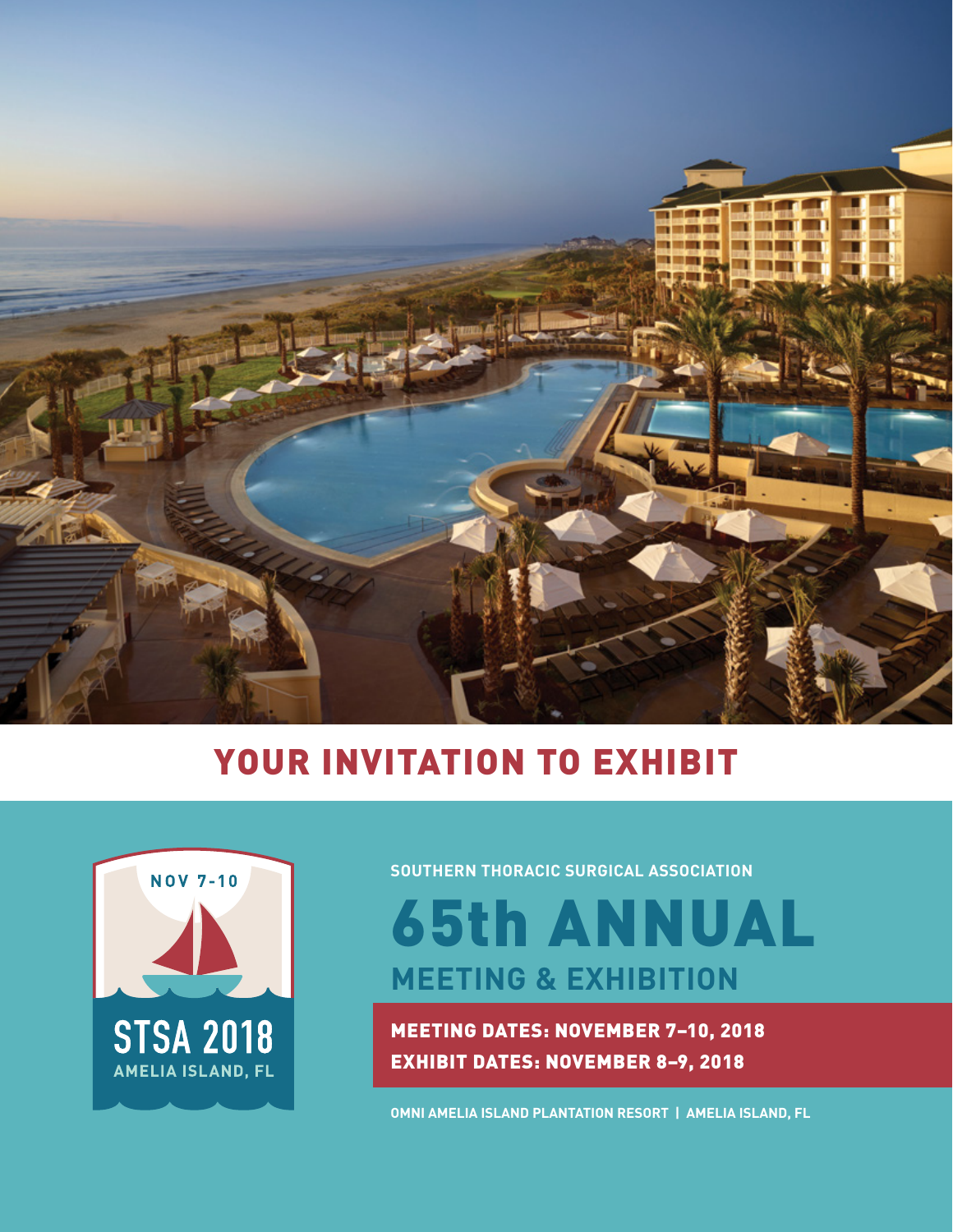## LETTER FROM STSA PRESIDENT



Dear Corporate Colleague,

It is my pleasure as President of the Southern Thoracic Surgical Association (STSA) to invite you to join me and hundreds of other cardiothoracic surgeons at the STSA 65th Annual Meeting this fall.

If you have exhibited with us before you know that each year STSA's Annual Meeting attracts more than 500 attendees, including approximately 350 professional attendees who are all potential customers for your products and services.

The 2018 meeting will take place at the beautiful Omni Amelia Island Plantation Resort in Amelia Island, FL. The relaxed but luxurious hotel is the perfect size for STSA. Coffee breaks and meals will be served inside the exhibit hall to drive foot traffic to your booth. STSA is excited to offer a variety of high-touch sponsorship and support opportunities to further elevate your company's presence at the meeting (see page 3 for additional information).

The educational program has been updated and modernized to better fit attendee and exhibitor schedules. Session times have been tailored to offer non-compete break time when

## WHAT IS STSA

The Southern Thoracic Surgical Association (STSA) supports southern and southern-trained members of the cardiothoracic surgery community and their families in the pursuit of the highest quality patient care, education, scientific achievement, collegiality, and life balance.

STSA represents more than 1,100 cardiothoracic surgeons throughout the country. Although the STSA is a regional society by definition, our members are from all over the United States. STSA members have practiced or are currently practicing in one of the states/regions listed on the map shown here.



attendees will be encouraged to visit exhibits, and exhibit hours have been modified based on previous exhibitor feedback. The STSA Annual Meeting educational and exhibits schedule will improve the experience of both meeting attendees and industry representatives throughout the meeting.

I encourage you to take full advantage of this great opportunity to network with your target market at this beautiful location. Exhibiting companies at the 2018 Annual Meeting will have the chance to meet and interact with cardiothoracic surgeons not only on the exhibit floor but also during social events. Each exhibiting company will receive two complimentary tickets to the All Attendee Luncheon and President's Mixer, both now held on Thursday, and exhibitors are welcome to register for the Friday night Awards Dinner. I do hope you can join us in Amelia Island.

I look forward to seeing you in November!

Sincerely,

Kini illinohm)

Kevin D. Accola, MD STSA President

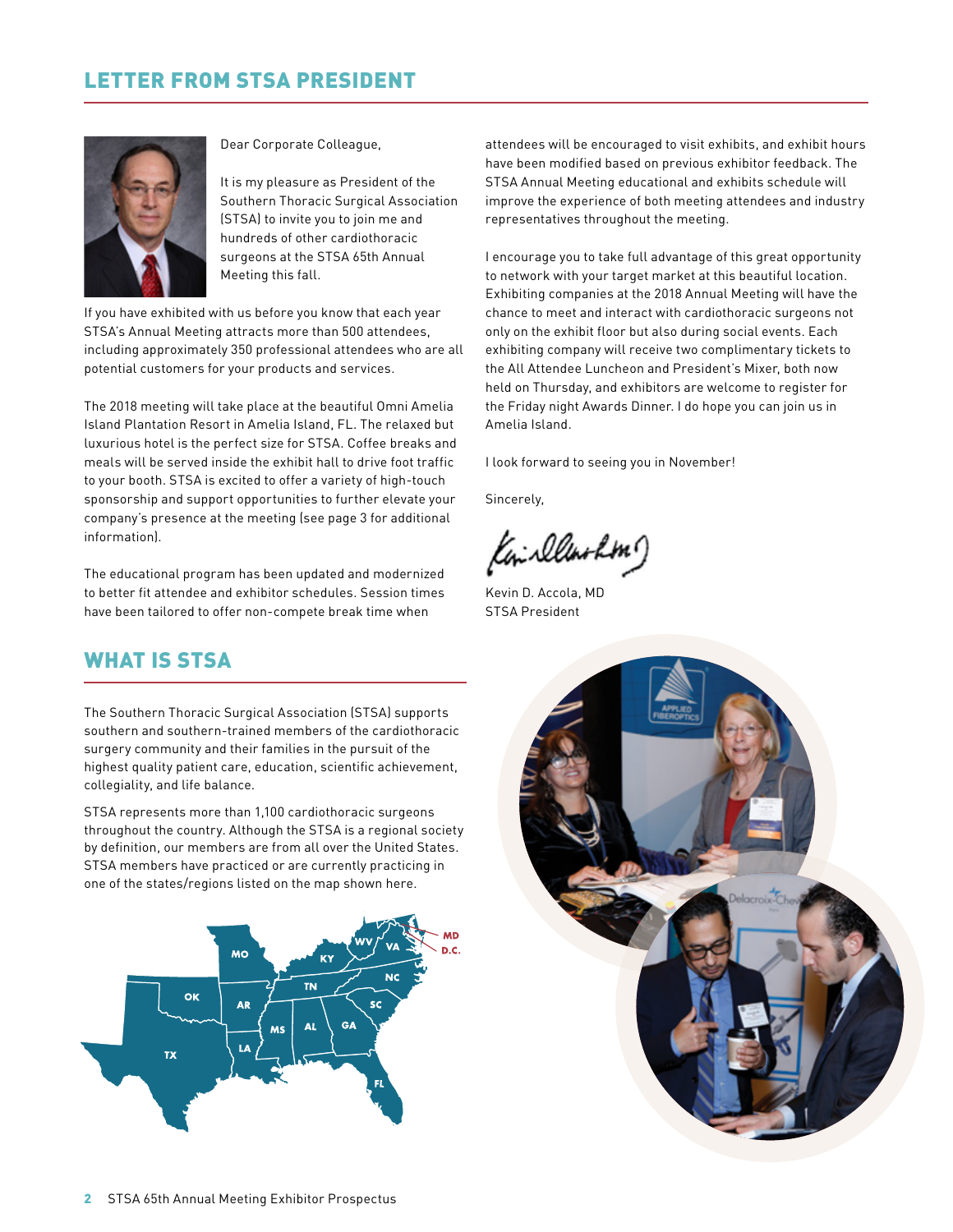## STSA ANNUAL MEETING & EXHIBITION FLOOR PLAN

STSA has a limited number of exhibit spaces available including a handful of premium booth spaces. Booths will be assigned on a first-come, first-served basis. Complete and return your exhibit space application immediately to capitalize on this exciting opportunity. If you have any questions or need additional information, please contact Angel Law at 312-202-5838.

STSA is an ACCME-accredited organization through the joint s will be eargovidership of The Society of Thoracic Surgeons and adheres to the ACCME Standards for Commercial Support. It is STSA's ize intent and expectation that all STSA educational activities are need developed and presented without the influence of commercial interests.<br>Committeests. mere





## EXHIBIT SCHEDULE BOOTH PRICING

#### Wednesday, November 7

#### Thursday, November 8

Friday, November 9

Exhibits Open 7:45 a.m. – 12:00 p.m.

Exhibit Set-Up 4:00 p.m. – 6:00 p.m.

## Exhibit Set-Up 7:00 a.m. – 9:30 a.m.

Exhibits Open 10:00 a.m. – 12:00 p.m. 1:30 p.m. – 3:30 p.m.

12:45 p.m. – 3:30 p.m.

Exhibit Removal 3:30 p.m. – 6:00 p.m.

#### 10' x 10 Premium Exhibit Fee: \$6,000

Booth price includes: prime location outside the Exhibit Hall entrance, 6' table, two (2) chairs, two (2) complimentary Exhibit Hall badges, hotel ballroom carpet, two (2) tickets to the All Attendee Luncheon, two (2) tickets to the President's Mixer, and an attendee preregistration list.

#### 10' x 10' Exhibit Fee: \$5,500

Booth price includes: 6' table, two (2) chairs, two (2) complimentary Exhibit Hall badges, hotel ballroom carpet, two (2) tickets to the All Attendee Luncheon, two (2) tickets to the President's Mixer, and an attendee preregistration list.

#### First-time Exhibitor Benefit

Companies exhibiting at the STSA 65th Annual Meeting for the first time receive 5% off of the normal booth price when they submit their application by September 3, 2018.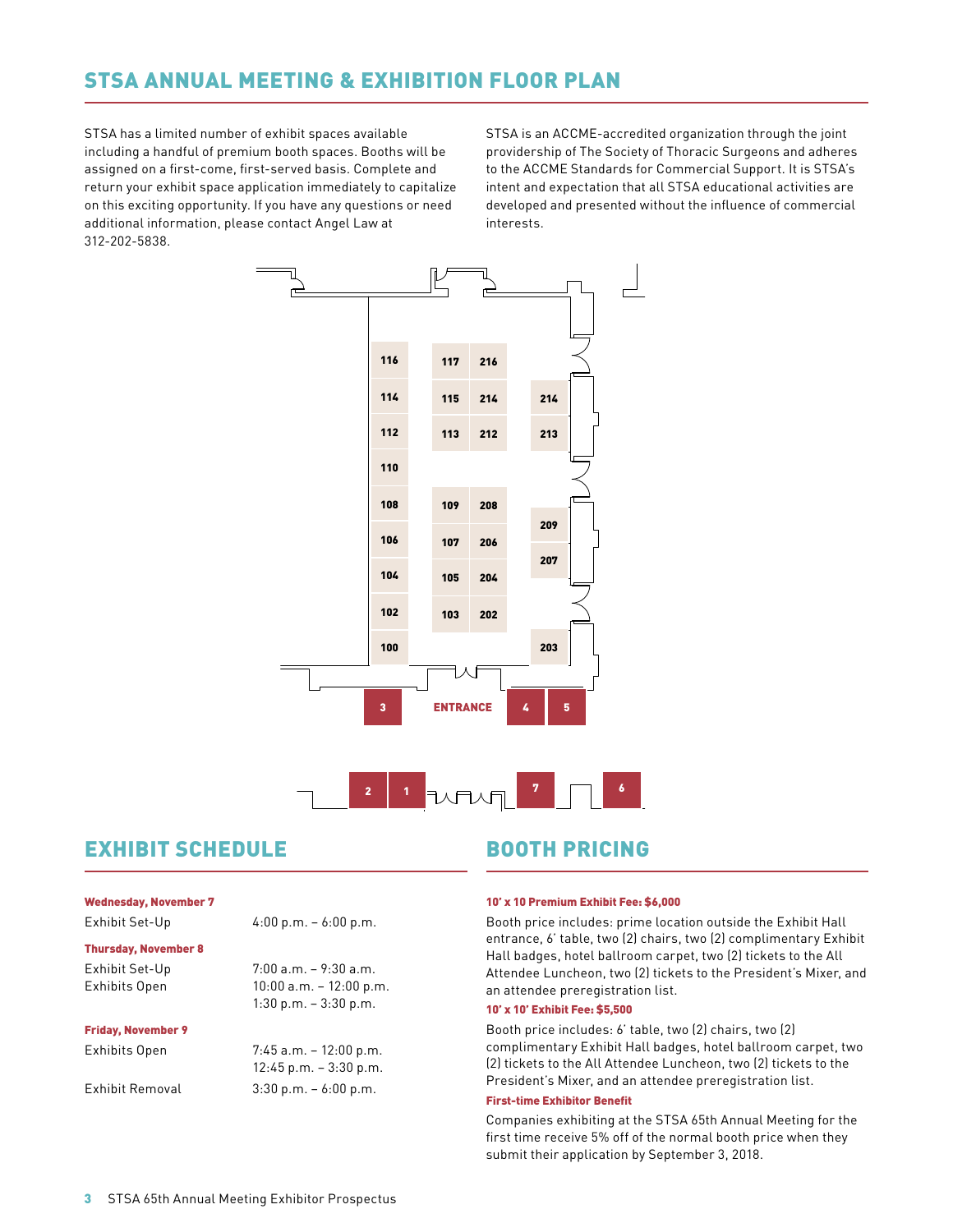## CONNECT WITH YOUR TARGET MARKET IN THE STSA EXHIBIT HALL

Exhibits are an essential component of the STSA Annual Meeting. Our members – your customers and prospective customers – welcome this unique opportunity to personally interact with exhibitors and learn about the latest technical and medical advances available in the field. Over 400 medical professionals attended the 2017 STSA Annual Meeting.

### 96% of 2017 Annual Meeting & Exhibition professional attendees visited the Exhibit Hall\*.

86% of 2017 Annual Meeting & Exhibition professional attendees play a personal role in the buying process for surgical equipment and/or services\*.



\*Based on 2017 STSA Annual Meeting evaluation data.

### 14%

have final say in buying decisions

## 12%

help assess what equipment/services should be purchased

## 63%

help assess purchases and provide recommendations

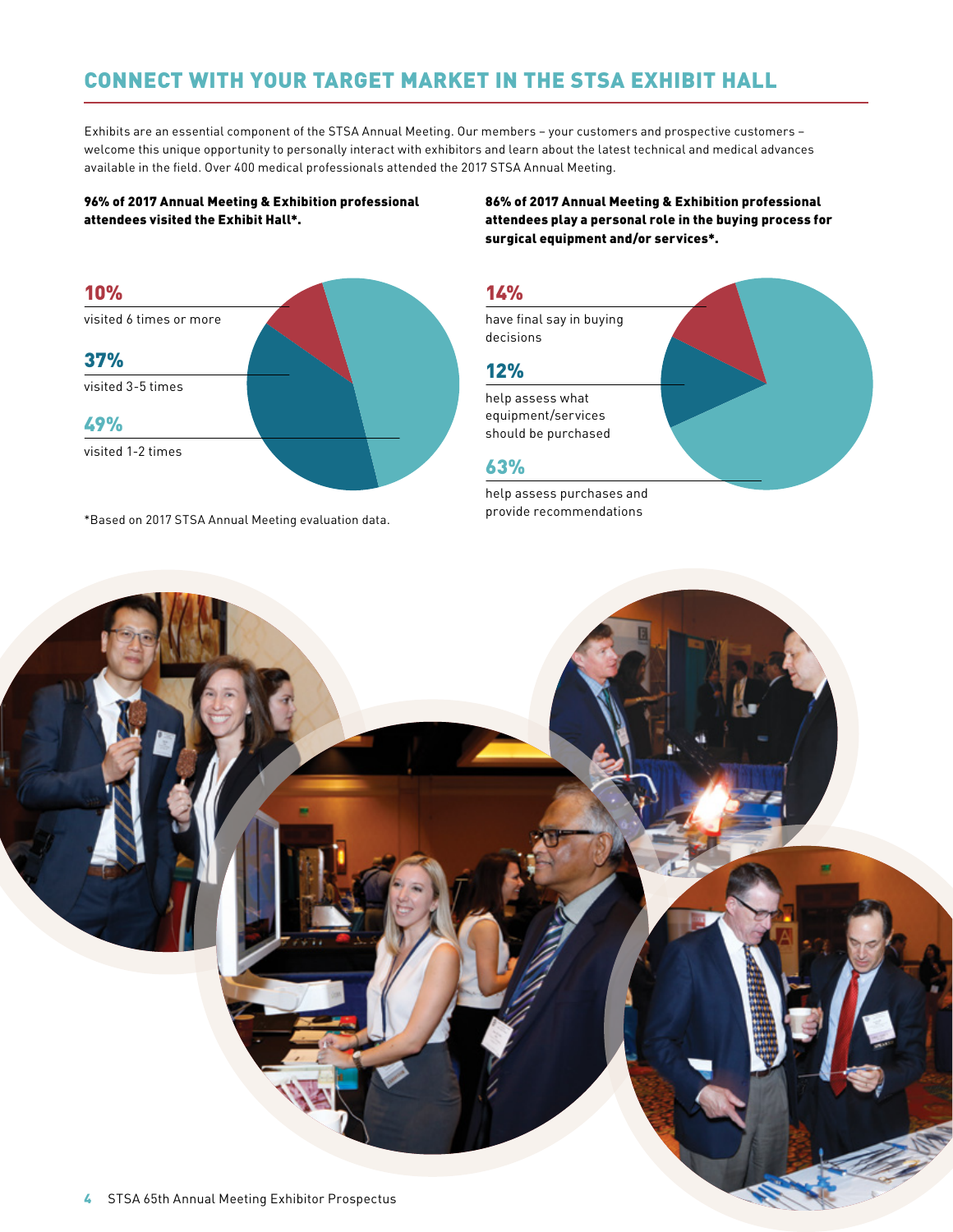## STAND OUT AMONG YOUR COMPETITORS & PARTNERS

The limited number of exhibitors accepted for the STSA 65th Annual Meeting & Exhibition increases your opportunity for personalization and interactivity with meeting attendees. Coffee breaks and dessert following both the Thursday All Attendee Luncheon and Friday lunch will be served exclusively inside the exhibit area. Meeting breaks have been scheduled to allow plenty of time for attendees to visit your booth. Industry representatives are invited to attend STSA Annual Meeting social activities providing additional opportunities to network with STSA attendees at evening receptions.

Approximately 35 companies exhibit at the STSA Annual Meeting & Exhibition each year. The intimate size of the STSA Exhibition ensures that you will have quality access to STSA attendees. Contact Angel Law at alaw@sts.org or 312-202-5858 to secure your company's booth space.

The following is a sample of companies that have exhibited at past STSA Annual Meetings:

## EXHIBITORS AT PREVIOUS STSA ANNUAL MEETINGS

A&E Medical Corporation Abbott Vascular ABIOMED, Inc. Acelity (KCI) ACUTE Innovations Admedus Corp. A-Med Systems, Inc. AtriCure, Inc. Atrium Medical Corp. ATS Medical, Inc. ATMOS Inc. Axcan Pharma Axis Clinical Software, Inc. Bard Davol Baxter Bayer Corp. Baylor Radiosurgery Center BFW Inc. Bio-Vascular, Inc. Boston Scientific, CarboMedics Cardima, Inc. CardioGenesis Corporation Cardio Access, Inc. CardiacAssist, Inc. CardioNet Cardiovascular Research, Inc. Care-tec Laboratories, Inc. CASMED Caris Life Sciences Ceremed, Inc. Chase Medical, Inc. Coastal Life Systems, Inc. COBE Cardiovascular, Inc. Cohesion Technologies, Inc. Cook Medical, Inc. CorMatrix CryoCath CryoLife CSA Medical CTSNet

DELACROIX CHEVALIER Denver Biomedical, Inc. Designs for Vision, Inc. Domain Surgical Dornier MedTech America, Inc. Eclipse Surgical Corporation Edwards Lifesciences EKR Therapeutics Elsevier Essential Pharmaceuticals Estech Ethicon US, LLC, DePuy Synthes Fehling Surgical Instruments, Inc. Fusion Innovations Genesee BioMedical Genzyme Biosurgery Getinge Group GlaxoSmithKline Guidant Cardiac Surgery Haemacure Corporation Haemonetics Corp. Heartport Heart Center Inc. @ Huntsville Hospital IMPRA, Inc. ImaCor, Inc. InterVascular Intuitive Surgical Johnson & Johnson Medical Devices Karl Storz K<sub>CI</sub> Kimberly-Clark KLS Martin Koros Surgical Instruments, Corp. LifeNet Health Life Technologies Life System, Inc. LivaNova Look, Div. of Surgical Specialties Corp. Look, Inc.

M<sub>25</sub> Medela, Inc. Medical Carbon Research Inst. Medical CV, Inc. Medistim Medivance, Inc. Medtronic, Inc. Memorial Healthcare System Merit Medical Endotek Milam & Associates MiMedx Mountain States Myriad Genetics Health Alliance nContact Surgical, Inc. New England Compounding Center Novadaq Novare Surgical Systems Olympus Surgical America On-X Life Technologies, Inc. Pectofix, Inc. PFM Medical, Inc. Phillips Medical Systems Philips Ultrasound Physicians Independent Management Service Pioneer Surgical Technology PLC Medical Systems, Inc. Porter Medical Products, Inc. Precision Therapeutics Products for Surgery, Inc. Qualiteam SRI Quest Medical, Inc. rEVO Biological Rultract/Pemco RTI Surgical Sarasota Memorial Hospital Scanlan International, Inc. Shelhigh, Inc.

Sic Brevetti

Somanetics Corp. Sontec Instruments, Inc. Spectranetics Spiration, Inc. Sulzer Carbomedics superDimension, Inc. SurgiiTel Syncardia Systems, Inc. Synovis Surgical Innovations SyntheMed, Inc. Terumo Cardiovascular Systems The Medicines Company The University of Tennessee Physician Executive MBA Program Thermo CardioSystems Terumo Cardiovascular Tissue Link Medical Transonic Thoracic Surgery Foundation U.S. Army Medical Department Recruiting Detachment U.S. Surgical Corp. Vascutek VasoPrep Veran Medical Vitalcor, Inc. / Applied Fiberoptics Vitalitec International, Inc. W.L. Gore & Associates, Inc. Wexler Surgical Workforce on Health Policy, Advocacy and Reform, The Society of Thoracic Surgeons Zimmer Biomet Zipper Belt

LSI Solutions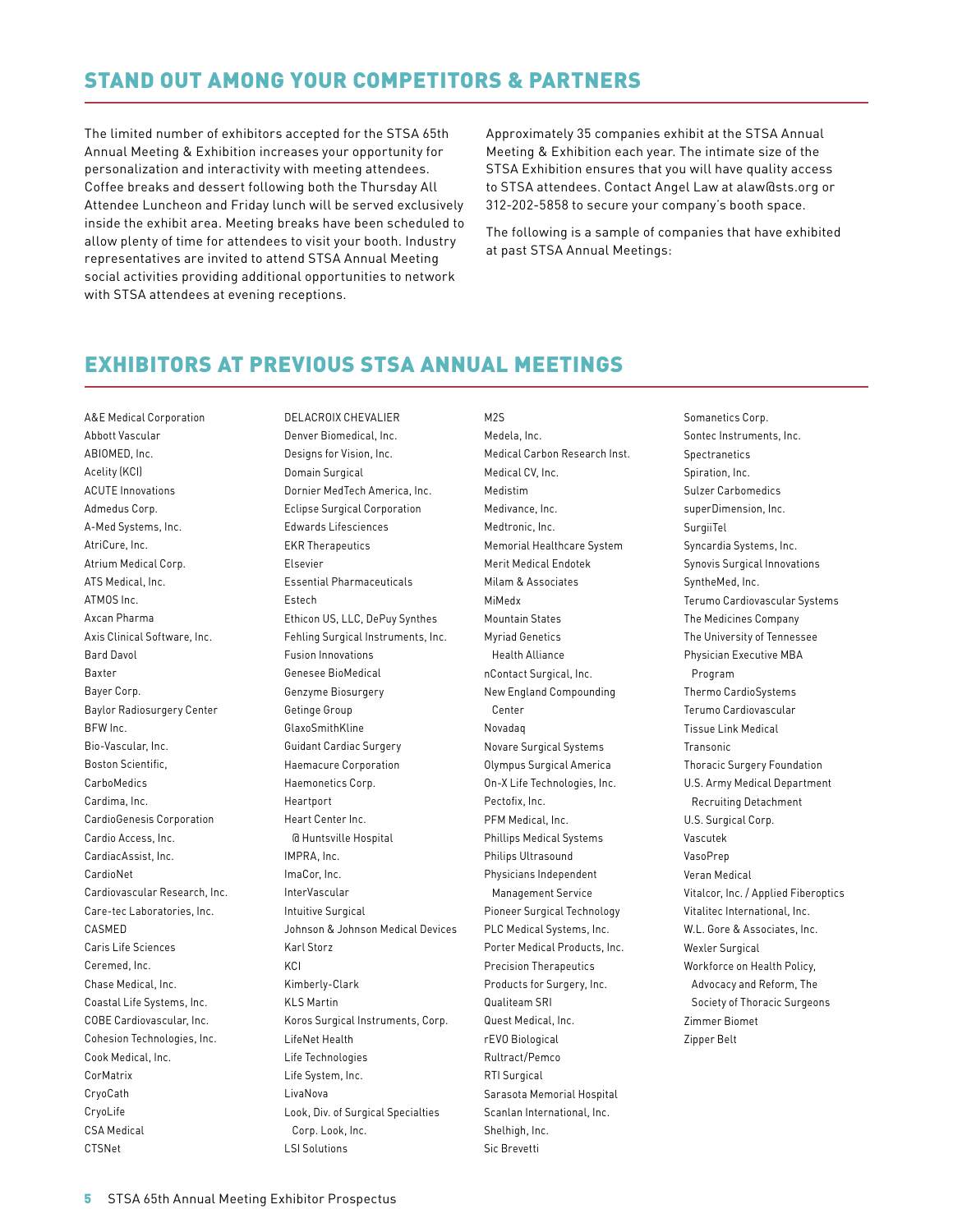**All matters and questions not covered by these Rules & Regulations are subject to the decision of the Southern Thoracic Surgical Association. In the event of any such decision being of general interest, written notice will be given by the Association to exhibitors as may be affected.**

**Exhibitors should review the STSA Education Disclosure Policy and the ACCME Standards of Commercial Support available at [www.stsa.org/cme](http://www.stsa.org/cme). Please note that STSA is an ACCME-accredited organization through the joint providership of The Society of Thoracic Surgeons and adheres to the ACCME Standards of Commercial Support. It is STSA's intent and expectation that all** 

#### 1. Exhibit Dates and Hours

| Thursday, November 8, 2018 | $10:00$ a.m. $-12:00$ p.m.<br>$1:30$ p.m. $-3:30$ p.m. |
|----------------------------|--------------------------------------------------------|
| Friday, November 9, 2018   | $7:45$ a.m. $-12:00$ p.m.<br>$12:45$ p.m. $-3:30$ p.m. |

#### 2. Assignment of Booths

Applications received from prospective exhibitors will be recorded in order of their receipt. Space will be assigned on a first-come, first-served basis. In the event of a conflict regarding space or other imperative conditions, STSA shall have the right to assign space to the Exhibitor, rearrange the floor plan and/or relocate any exhibit at any time before or during the period of Exhibition. No special arrangements or favored booth assignment will be made on the basis of commercial support.

#### 3. Reservation and Occupation of Exhibit Space

Full payment must be received with the application for exhibit space assignment.

Any space not claimed and occupied or regarding which no special arrangements have been made prior to 9:00 a.m. on Thursday, November 8, may then be resold or reassigned by STSA without obligation on the part of STSA to refund any part of the space rental. An exhibiting company may not assign or sublet any space allotted to it, and may not advertise or display goods other than those manufactured or sold by it in the regular course of its business.

#### 4. Cancellation of Exhibit Space

Cancellation of exhibit space must be directed in writing to the STSA exhibits office or by email to alaw@sts.org, by August 31, 2018. An administrative processing fee of \$500 will be charged for all cancellations. In no case, however, will refunds be made after August 31, 2018.

#### 5. Exhibit Set Up

Exhibitor set up will begin on Wednesday, November 7 at 4:00 p.m. and set up must be completed by 9:30 a.m. on Thursday, November 8. Set up will not be permitted after this timeframe without the special permission of STSA.

#### 6. Removal of Exhibits

#### All exhibits must remain intact until 3:30 p.m. on Friday, November

9, and may not be dismantled or removed until that hour. Exhibit removal may commence at 3:30 p.m., and exhibits must be removed from the exhibit area by 6:00 p.m. on Friday. After that hour the Exhibit Hall will be closed.

#### 7. Booth Construction and Arrangement

All exhibits must be confined to the special limits of the space, as indicated on the floor plan.

**STSA educational activities are developed and presented without the influence of commercial interests.** 

**The words "STSA" used herein or in subsequent regulations shall mean the Southern Thoracic Surgical Association, its committees, agents or staff acting for the management of the Meeting and Exhibition. The words "The Hotel" used herein or in subsequent regulations shall mean Omni Amelia Island Plantation Resort.**

No perpendicular obstruction eight feet (8') or more in height may extend forward more than 50 percent of the distance from the back wall, and none over 48 inches in height shall extend forward from the remaining space to the front of the booth. Booths shall not present an objectionable side appearance when viewed from adjoining booth areas.

Flammable materials must be flameproofed before being taken into the exhibit building. Fire Department permits are required for open flame devices and use of compressed gases or dangerous chemicals.

Literature on display shall be limited to reasonable quantities (oneday supply).

#### 8. Animal Tissue

The use of animal tissue will be considered if a written request is submitted to STSA no later than 30 days in advance, detailing the types of tissue, the preservation methods to be used prior to and during the meeting, and the proposed method of disposal either daily and/or at the conclusion of the meeting. Exhibitors may not utilize micro-organisms to demonstrate the efficacy of the product. Under no circumstances may human tissue of any kind be used for demonstration purposes.

Exhibitor shall protect, indemnify, hold harmless, and defend STSA and the Official Service Decorator, their officers, directors, agents, and employees against all claims, liabilities, losses, damages, and expenses, including reasonable attorneys' fees and costs of litigation, arising from or in any way connected with the use of animal tissue by Exhibitor, provided that the foregoing shall not apply to injury, loss, or damage caused by or resulting from the negligence or willful misconduct of STSA or the Official Service Decorator, their officers, directors, agents, or employees. Exhibitor shall have or obtain insurance in an amount sufficient to completely cover this indemnification obligation in addition to all other indemnification obligations contained in these Exhibit Rules & Regulations and may be required to provide proof of such insurance to STSA prior to STSA's approval of the use of animal tissue by the Exhibitor.

#### 9. Hazardous/Medical Waste

Exhibitor assumes responsibility and any liability for removal or disposal of any material considered to be hazardous/medical waste material. (Note: Disposal of animal tissue is addressed in section 8.) Exhibitor also agrees to conform to any local ordinances and regulations concerning the disposal of hazardous/medical waste. Any and all costs incurred in the removal of hazardous/ medical waste from the exhibit facility will be the sole responsibility of the Exhibitor.

#### 10. Care of Exhibit Space

The Exhibitor shall care for and keep in good order space occupied. Special cleaning and dusting of the table, display equipment, and material will be the Exhibitor's responsibility.

Exhibitors may not place anything in the aisles during the open hours of the Exhibition.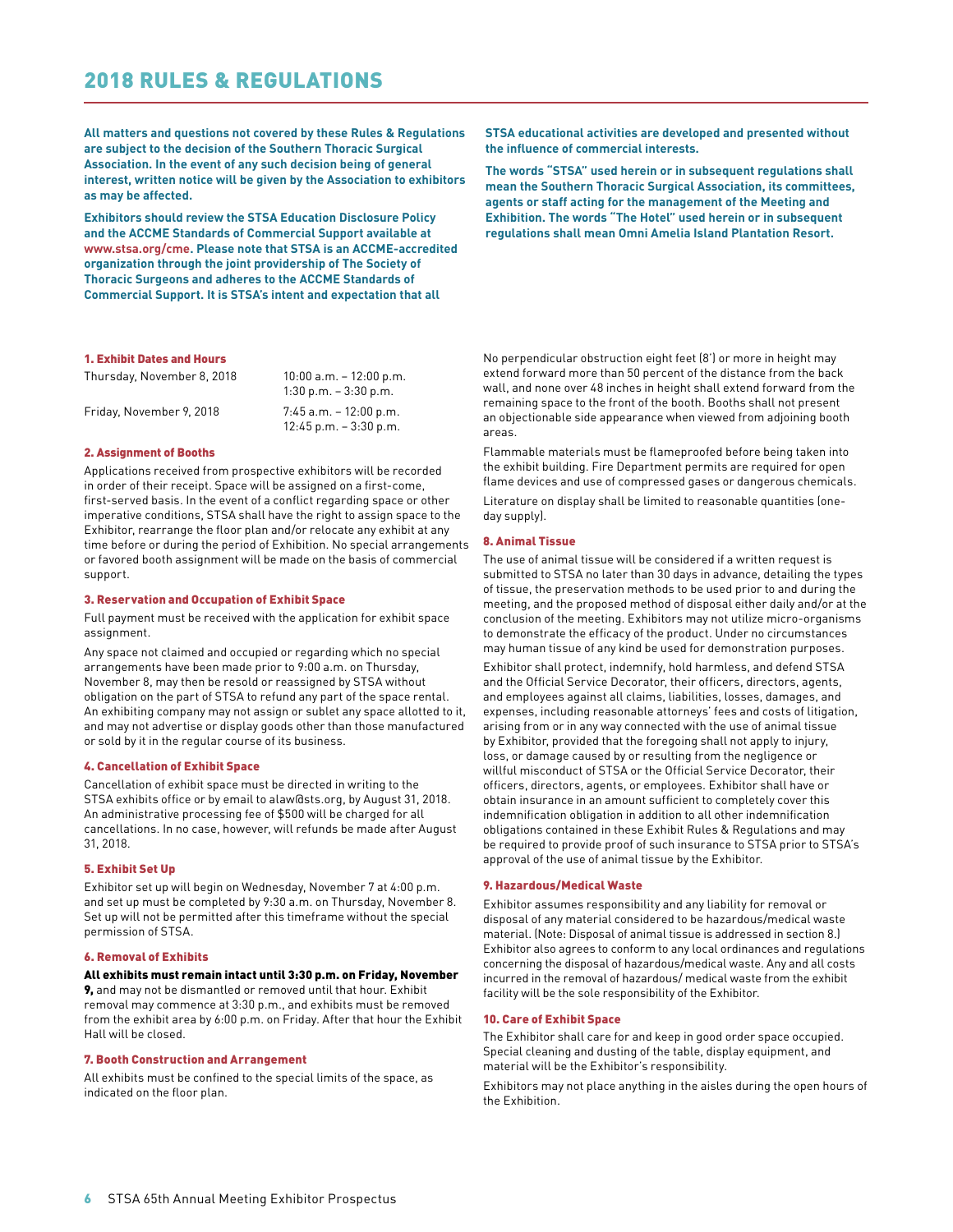#### 11. Registration and Badges

All Exhibitors shall register their personnel in advance. Any additions or changes in registration made during the meeting must be certified by an officer of the exhibiting firm or by the person in charge of the company's space.

Admission to the Exhibition will be by badge only. Official badges must be worn whenever the registrant is in the Exhibit Hall. **Exhibiting companies will receive two (2) complimentary badges per 10' x 10' booth. Two (2) additional badges may be purchased for a fee of \$50 each. Any additional badges after the two (2) complimentary badges and the two (2) badges for \$50 maybe purchased for \$100. After October 10, 2018 there will be a \$100 charge for all badges.**  Upon acceptance of the exhibit space application, a separate badge registration form will be emailed.

Badges of members, Exhibitors, program participants, and visitors will show the name and affiliation of the wearer. Badges will not be transferable. The general public will not be admitted to the Exhibition.

Exhibitors attending educational sessions are allowed to participate as observers only. Exhibitors are not allowed to make comments or otherwise interfere in any manner with educational sessions.

#### 12. Exhibitor Admittance

Admittance to exhibit hall is limited to the owners, officers, representatives, employees of exhibiting firms that have contracted for space. Models or similar personnel not commercially connected with the industry may not be employed to help at the Exhibitor's booth. Representatives are defined as individuals who receive commission or salary from the exhibiting firm, and must be registered with STSA by exhibiting firm prior to October 10. Excluded from this category are representatives who maintain and own inventories of merchandise for resale. Such persons are considered to be dealers and, as such, are eligible to purchase exhibit space. Children under 14 are not allowed on the exhibit floor during set-up or dismantle. Except under special circumstances, no more than three (3) registered representatives per booth shall be allowed in the Exhibit Hall at any one time. Compliance with this regulation shall be the responsibility of the person in charge of each exhibit. Non-exhibiting commercial visitors must have certification by an exhibiting firm and accompaniment by the Exhibit Manager to enter the Exhibition.

#### 13. Insurance and Liability

It is the Exhibitor's sole responsibility to obtain, at its own expense, any and all licenses and permits and to comply with all federal, state, and local laws and City of Amelia Island ordinances for any activities conducted in association with or as part of the exhibition.

Exhibitor shall be fully responsible for any claims, liabilities, losses, damages, or expenses relating to or arising from an injury to any person or any loss of or damage to property where such injury, loss, or damage is incident to, arises out of, or is in any way connected with, the Exhibitor's participation in the exhibition and/or presence at the exhibition site, including but not limited to acts or omissions of its employees, agents, subcontractors, guests, and/or invitees. Exhibitor shall protect, indemnify, hold harmless, and defend STSA, the Hotel, and the Official Service Decorator, its officers, directors, agents, and employees against all such claims, liabilities, losses, damages, and expenses, including reasonable attorneys' fees and costs of litigation, arising from or in any way connected with Exhibitor's negligent acts, omissions, and/or participation in the exhibition and/or presence at the exhibition site, or that of its employees, agents, subcontractors, guests, and/or invitees, provided that the foregoing shall not apply to injury, loss, or damage caused by or resulting from the willful misconduct of STSA, the Hotel, or the Official Service Decorator, its officers, directors, agents, or employees.

During the exhibition, including the installation and removal period, Exhibitor, its agents, subcontractors and representatives shall maintain insurance coverages as set forth in [Exhibit A](http://stsa.org/wp-content/uploads/2015/05/2017-STSA-Exhibit-A.Insurance-Requirements.pdf) viewable at <http://stsa.org/exhibits/>. STSA, the Hotel, and the Official Service Decorator must be named as additional insureds, on a primary and non-contributory basis, on all required liability insurance, excluding workers' compensation. Any policy providing liability and/or property insurance must contain an express waiver by the Exhibitor and its insurance company of any right of subrogation as to any claims against STSA, the Hotel, and the Official Service Decorator, its

officers, directors, agents, or employees. Exhibitor shall submit proof of such insurance to STSA, at least 30 days prior to the exhibition. Exhibitor is responsible to ensure that each independent contractor or subcontractor performing work for Exhibitor during the exhibition comply with all insurance requirements set forth in [Exhibit A](http://stsa.org/wp-content/uploads/2015/05/2017-STSA-Exhibit-A.Insurance-Requirements.pdf), and Exhibitor shall submit proof of insurance to STSA for its independent contractors or subcontractors 30 days prior to the exhibition.

In the event any part of the exhibit hall is destroyed or damaged so as to prevent STSA from permitting Exhibitor to occupy assigned space during any part or the whole of the exhibition period, or in the event occupation of assigned space during any part or the whole of the exhibition period is prevented by strikes, acts of God, national emergency, or other causes beyond the control of STSA, Exhibitor will be charged for space during the period it was or could have been occupied by Exhibitor; and Exhibitor hereby waives any claim against STSA, its directors, officers, agents, or employees for losses or damages that may arise in consequence of such inability to occupy assigned space, its sole claim against STSA being for a refund of rent paid for the period it was prevented from using the space.

#### 14. Special Sound Effects and Giveaways

Objectionable audible or visual attention-getting devices or effects and offensive odors from exhibits are prohibited. Sample-giving shall not interfere with other Exhibitors' space. Distribution of refreshments or other products for consumption on the premises, not manufactured by or specifically related to the sales activities of the Exhibitor, will not be permitted. Films of purely entertainment character, without educational or informative value, will not be permitted.

#### 15. Other Events Held in Conjunction with the STSA Annual Meeting

Exhibitors may host satellite activities, ancillary activities or other events beginning November 7 to November 10, 2018. Such activities and events may not take place during the hours of the scientific sessions, during other activities scheduled by STSA, or during the Exhibition itself. To request a copy of the STSA Policy Regarding Industry Sponsored Activities, e-mail Angel Law at [alaw@sts.org.](mailto:alaw%40sts.org?subject=) Exhibitor assumes full responsibility for property damage, personal injury, or death to any party, by reason of occurrences at or related to any such functions conducted by it. An outline of the STSA program and activities is available at [www.stsa.org](http://www.stsa.org).

#### 16. Conduct of Exhibitors

Exhibitors shall conduct themselves in an ethical manner at all times and in conformance with these regulations. STSA reserves the right to deny the privileges of the floor to any and all Exhibitors who do not comply. Exhibitors' badges are personal, not transferable, and must be worn at all times.

#### 17. Americans with Disabilities Act

Exhibitor shall be responsible for making its exhibit accessible to persons with disabilities as required by the Americans with Disabilities Act and shall hold STSA harmless from any consequences of exhibiting companies who fail in this regard.

#### 18. Attendee Listing

All participating exhibiting companies will receive a complimentary pre-meeting and post-meeting list of STSA registrants. Please note the complimentary list will not include mailing or email addresses.

Registration Packet Inserts: All marketing materials must be contained within each company's allotted exhibit area. No marketing materials may be inserted in attendee registration packets or displayed near the registration area.

#### For more information contact:

Angel Law Southern Thoracic Surgical Association (STSA) 633 North Saint Clair Street, Floor 21 Chicago, IL 60611 Phone: (312) 202-5838 Fax: (312) 202-5803 E-mail: alaw@sts.org Website: [www.stsa.org](http://stsa.org/)